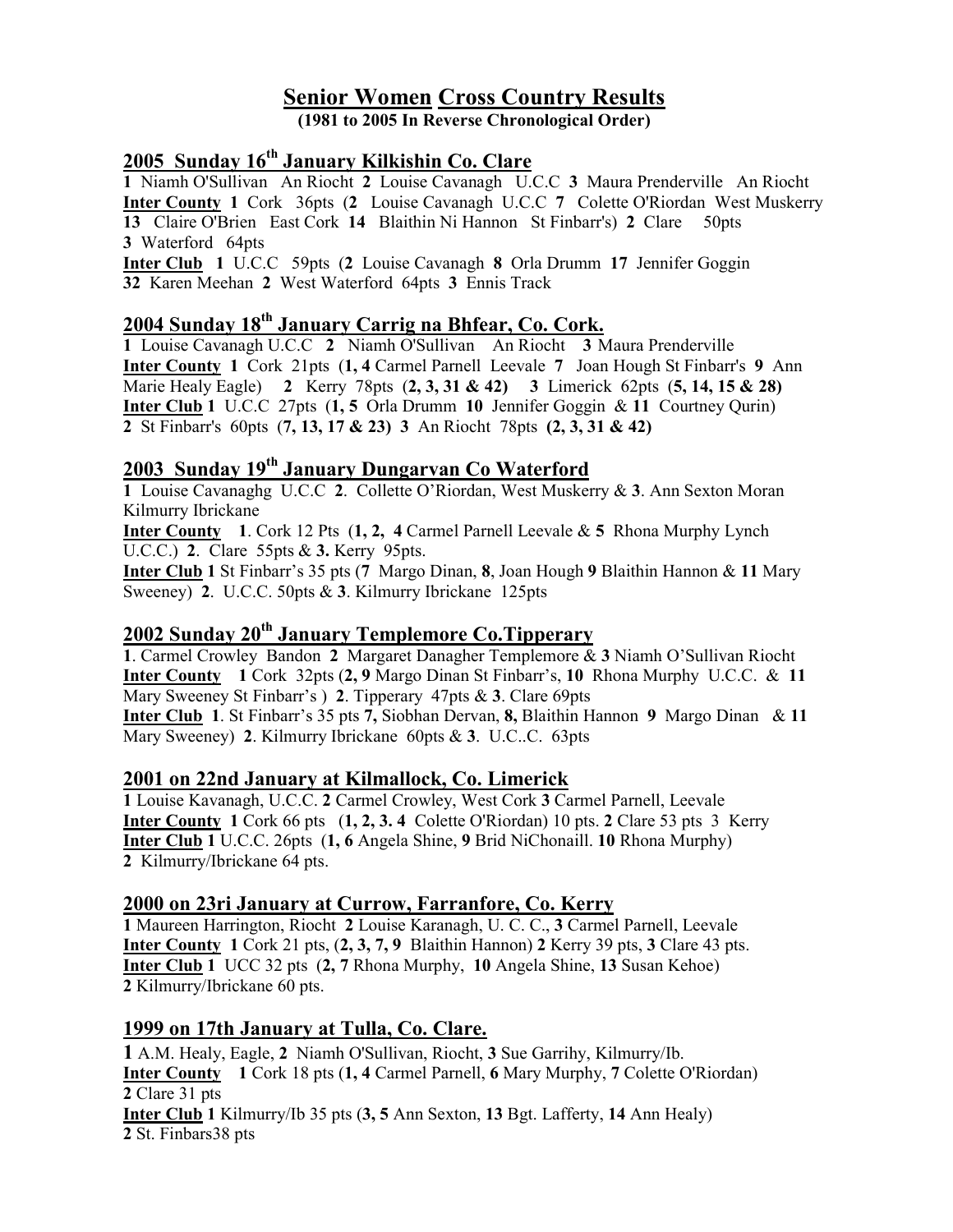## 1998 on 1st February, 1998 at Whitechurch, Co. Cork

1 Maureen Harrington, Riocht, 2 Carmel Parnell, Leevale, 3 Mary Sheehan, Grange. Inter County 1 Cork 15 pts (2, 3, 4 Claire Deane, East Cork, 6 Mary Sweeney, St. Finbars) 2 Clare 35 pts Inter Club 1 Kilmurry/Ibrickane 38pts (5 Sue Garrihy, 10 Ann Healy, 11 Mgt. Lafferty, 12 Melanie Kennedy.)

### 1997 on 19th January at Whitechurch, Co. Cork

1 Maureen Harrington, Olympic, 2 Louise Kavanagh, U.C.C., 3 Anna Collins, St. Finbars. Inter County 1 Cork 14 pts, (2,3,4 Mary Sheehan, 5 Mary Sweeney) 2 Kerry 34 pts, 3 Clare 69 pts. Inter Club 1 St. Finbars 31 pts. (3, 5, 8 Joan Hough, 15 S. Daly) 2 Kilmurry/Ib 75 pts, 3 Riocht.

#### 1996 on 21st January at Templemore, Co. Tipperary

1 Maureen Harrington, Olympic, 2 Louise Kavanagh UCC 3 Anna Collins, St. Finbars. Inter County 1 Cork 15 pts (2,3,4 Mary Sheehan 6 Brid Ni Chonaill), 2 Kerry 43 pts 3 Clare 78 pts Inter Club 1 St. Finbars (3, 7 Mary Sweeney, 9 Joan Hough, 11 Shelia Daly) 30 pts 2 U. C.C

#### I995 22nd . January at University of Linerick

1 Anna Collins, St. Finbarrs, 2 Louise Cavanagh U.C.C.. 3 Niamh O'Sullivan, Riocht. Inter County 1 Cork 14 pts (1, 2, 5 Mary Sweeney, & 6 Joan Hough). 2 Kerry 40pts 3 Clare 69 pts. Inter Club 1 St. Finbarrs 20 pts (1, 5, 6, 8 Shelia Daly) 2 Riocht 40pts. 3 Marian 74 pts

#### 1994 January at Castleisland, Co. Kerry

1 Louise Kavanagh, U. C. C. 2. Maureen Harrington, Olympic, 3 Niamh O'Sullivan, Riocht. Inter County 1 Cork 22 pts (1. 6 Joan Hough, 7 Mary Sweeney. 8 Mary Murphy. Mallow) 2 Kerry 35 pts 3 Clare 51 pts

Inter Club 1 St. Finbars 35 pts (6, 7, 9 Shelia Daly, 13 Angela McEvoy). 2 Marian 51 pts 3 Riocht 52 pts.

#### 1993 January at Ennis, Co. Clare

1 Maureen Harrington, Olympic, Killarney 2 Louise Kavanagh, U.C.C. 3 Niamh O'Sullivan, Riocht

Inter County 1 Cork 23 pts (2, 6 Mary McSweeney, 8 Joan Hough, 7 Mary Sheehan) 2 Kerry 45 pts 3 Clare 63pts

Inter Club 1 St. Finbars 54 pts (6, 8, 18 Angela McEvoy, 22 Shelia Daly) 2 Marian 63 pts 3 Leevale 79 pts.

## 1992 January at Carrignavar. Co. Cork

1 Veronica Spencer, Ennis Track 2 Niamh O'Sullivan, Leevale, 3 Joan Hough, St,Finbars Inter County 1 Cork 14 pts (2, 3, 4 Marie O'Riordan, 5 Mary Sheehan) 2 Clare Inter Club 1 St. Finbars 48 pts (3. 13 Marion Lyons, 14 Rose Crockett, 18 Regina Dwyer) 2 Marian 53 pts 3 U. C. C. 60pts

#### 1991 January at Dungarvan, Co. Waterford

1 Veronica Spencer, Marian 2 Joan Hough, St. Finbars 3 Susan Jenkins, Leevale Inter County 1 Cork 16 pts (2,3, 4 Niamh 0'Sullivan, 7 Eileen Prunty) 2 Clare 24 pts. Inter Club 1 Marian pts (1, 5 N. Sexton, 8 B Roche 10 M. Lafferty) 24 2 St. Finbars